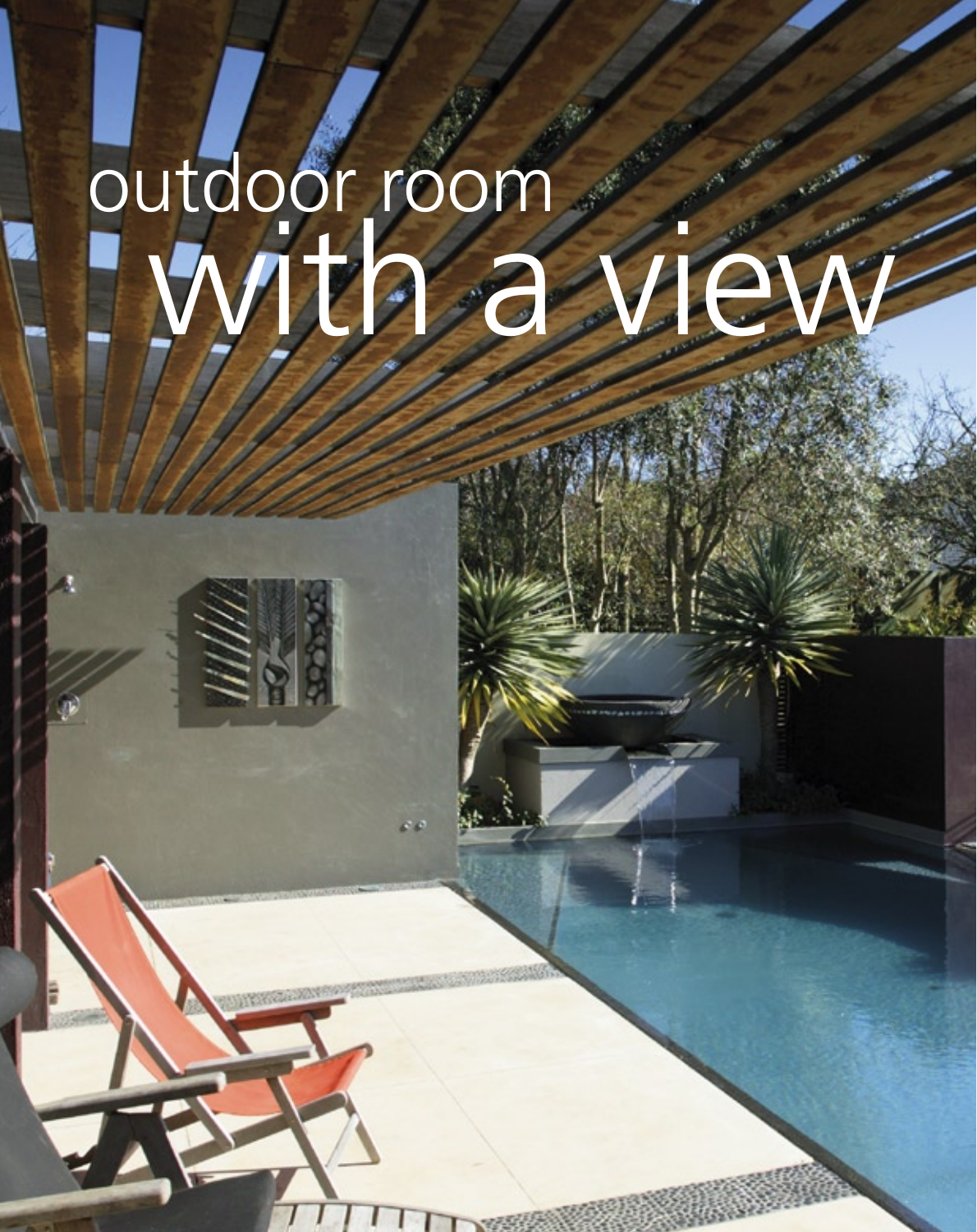

words: Allyson Madsen pictures: Simon Devitt

It was a fairly typical backyard – slightly sloping lawn, foliage around the edges, a few failing fruit trees and neighbours on all sides. The transformation was total. And the final result is a private, luxurious outdoor living area with a stunning view.

When it came to re-vamping their garden, the owners of this home had several objectives. First, they wanted to create their own outdoor view; second, they wanted a flush-deck pool that was easily available to the house, and had good space around it for entertaining family and friends; and finally, they wanted privacy without blocking the sun.

They are planning a full renovation of their home, starting at the back and working their way forward, and brought in architect Malcolm Taylor of XSite Architects to give shape to their ideas. They had commissioned Malcolm before for an apartment garden and knew they liked his work.

"Malcolm was particularly good at drawing, in a three-dimensional sense, what he thought the area would look like," say the owners. "That was really useful, because it can be really hard to picture it from a plan. We're very happy that he felt he could experiment with us as he did, because we are delighted with the results."

Bi-fold doors open wide to the new outdoor vista. The immediate impression is of a continuous, even flow from the home to the deck, the pool and the garden beyond, all emphasised by the flush surface of the water. Colour and texture attract the eye to the other elements of the landscape, but the pool is the centrepiece of the design.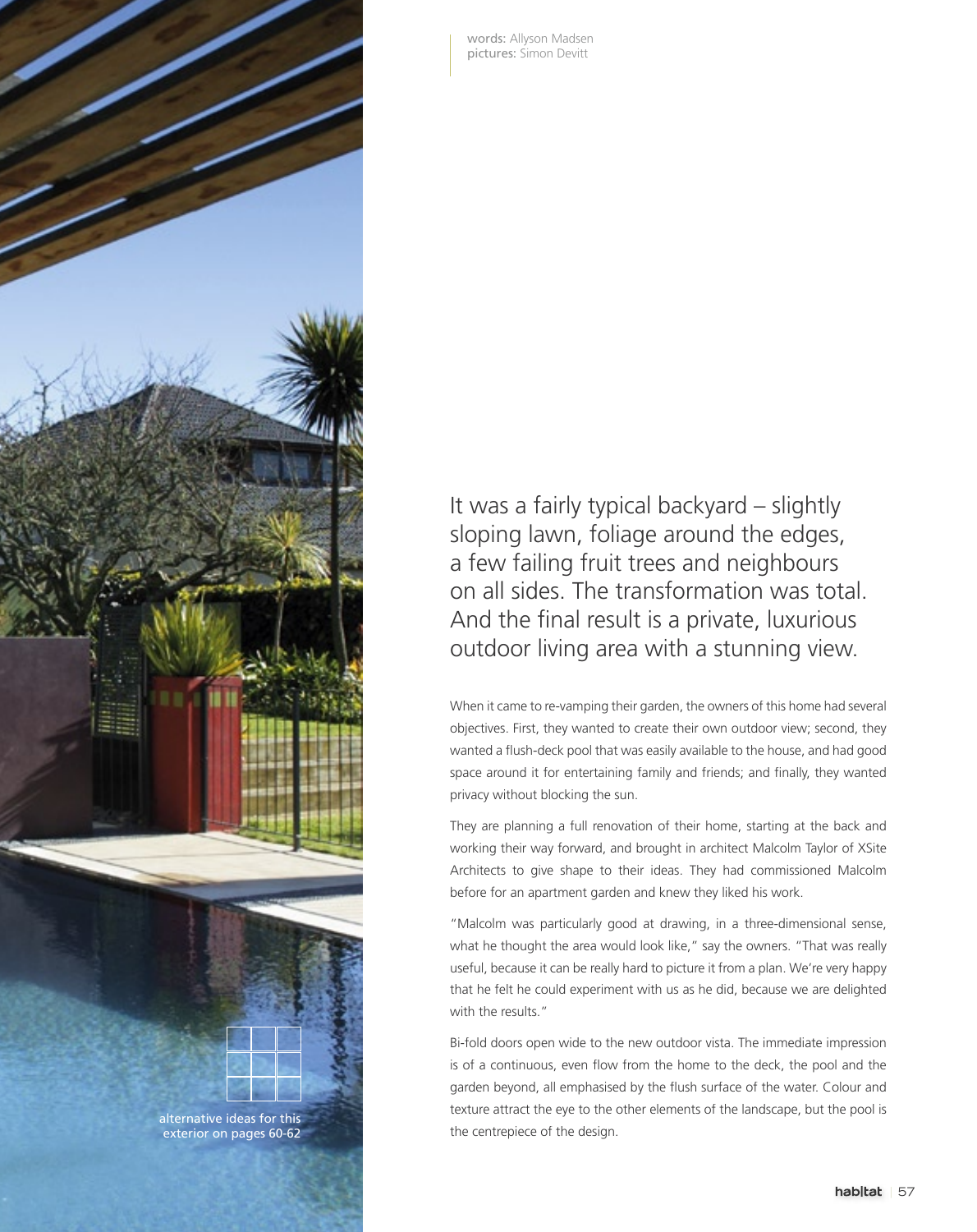

"It is the most unique feature of the landscape," says Malcolm. "We used a sculptural technique to draw the water straight to the edge and built a weir all around the pool. The surface, therefore, has a flat, still, reflective quality – there are no ripples bouncing off the side walls."

At the far end is a raised vessel fountain, which can be dramatically uplit at night. The gentle sound of water as it overflows into the pool adds to a pleasant, cooling atmosphere.

## It's important to have some fun and be a little daring with design For a non-slip finish

Safety was a concern for the owners, who have two young daughters. However, they believe the flush design is actually safer and easier for the children to use. There are handholds on three sides of the pool, where the

around your home, use Resene Non-Skid Deck & Path, tinted to complement your colour scheme, to reduce the risk of accident.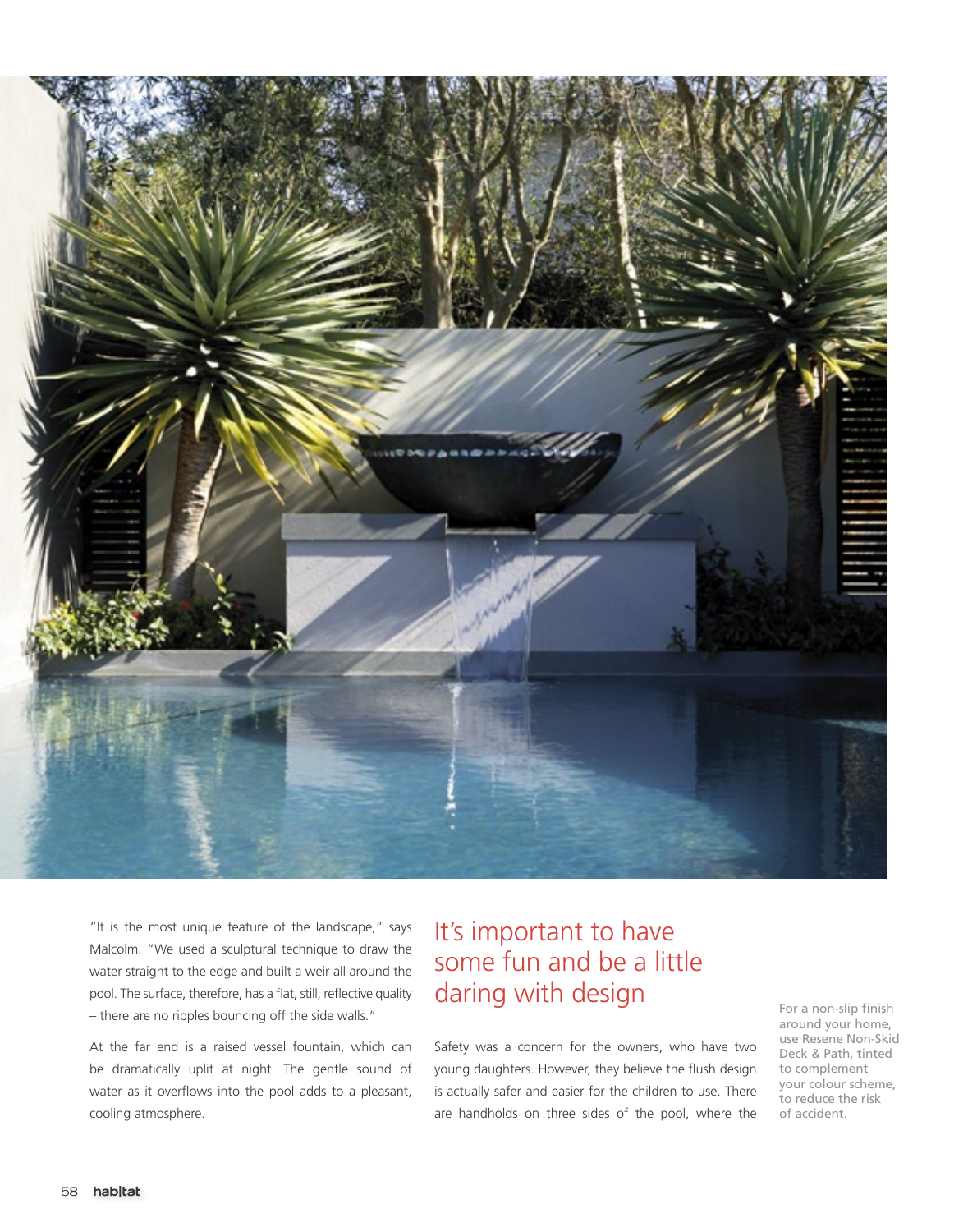

water drains into the weir. And with the water at deck level, it is easier for children to climb in and out.

Government safety regulations require fencing around all pools and that can often give them a sense of isolation. Malcolm's design offered an innovative solution.

"We created strong, structural red planters and used open pool fencing in between," says Malcolm. "The idea was to create a visual connection and blur the edge between the pool and the garden."  $\mathsf H$ 

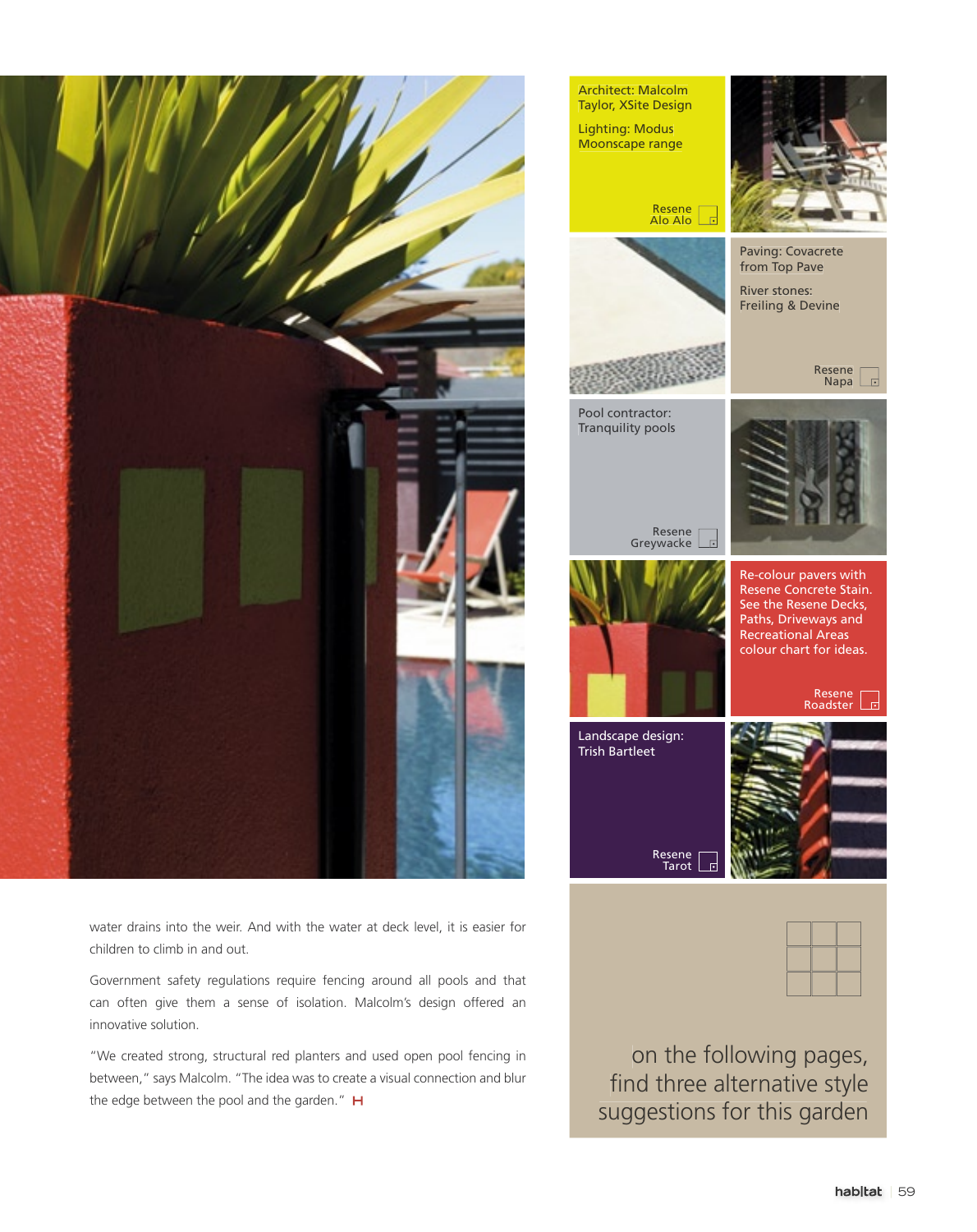Ben MMaster.



>

Lumascape 'Boronia' uplighting ECC Lighting 09 379 9680

>> cordyline purple tower plant



stainless steel planter Kings Plant Barn 09 524 9400



#### Ben McMaster, landscape designer for Inside Out Design, suggests this design alternative:

 $\lt$ 

A high-tech contemporary approach would feature stainless steel planter boxes and louvred panels to give a very modern metallic look. Colour could be introduced through purple and silver plants, and walls painted in chocolate tones.

The planters and louvres would form the protective fencing around the pool and would also frame the water

feature. Each planter might contain a cordyline purple tower plant, with a single halogen spotlight spiked into the base for dramatic uplighting. A mass of teucrium fruticans could be clipped into a square table at the base of the planters and water feature.

Stainless steel inserts could form a grid in the concrete pool surround and lend individuality to each one-metre square of paving.

Large grassy areas in the garden could be framed by a pleached olive hedge, clipped at 2.4m and underplanted with Australian star scented jasmine.



louvred panels Louvretec 09 415 4949

>



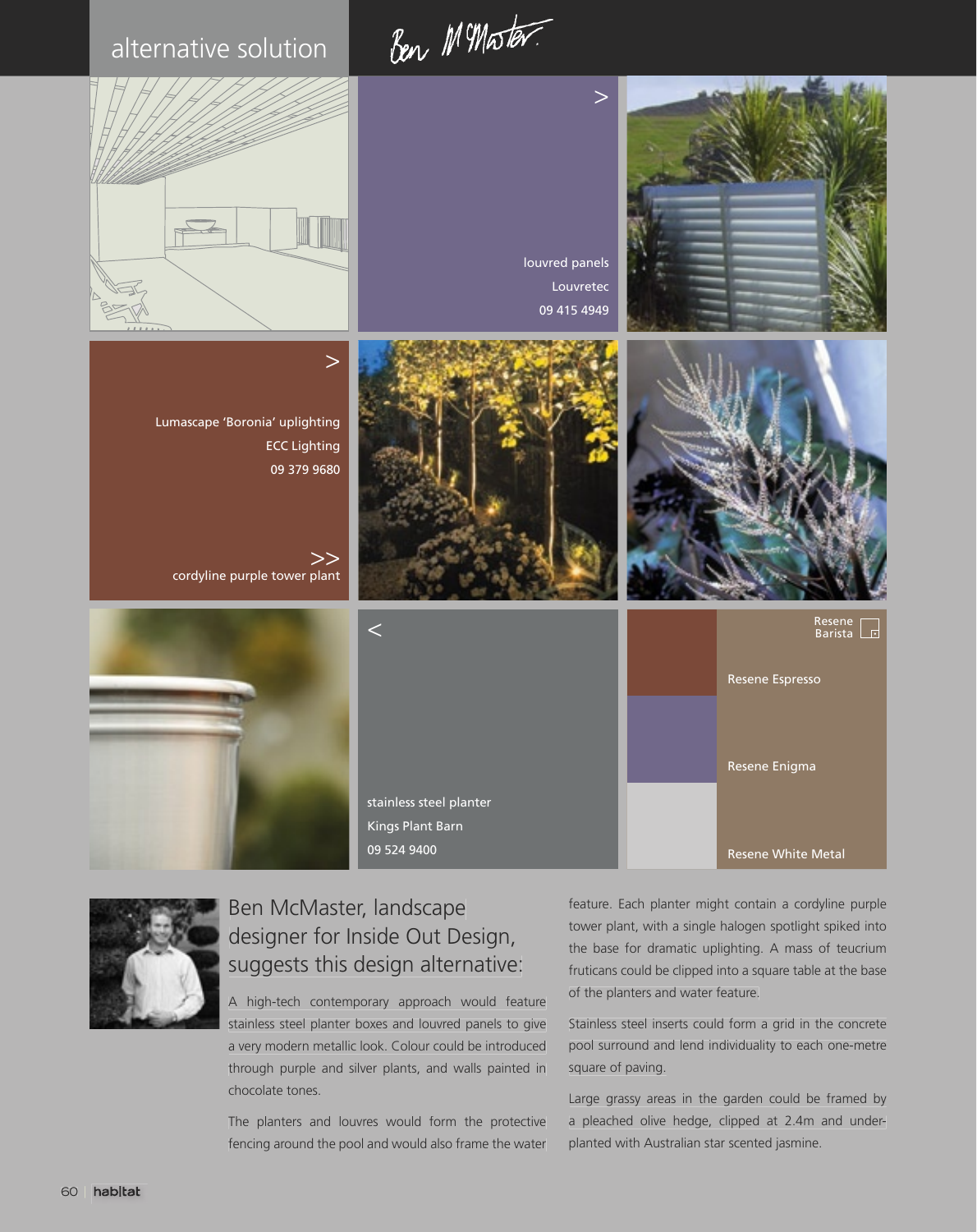### alternative solution







#### Carlos Morgan, director of Morgan Pools, suggests this design alternative:

A sleek, modernist approach lends itself to sharp, elegant lines that could combine a dark pool interior with a very pale limestone surround and lush greenery. The pool would have a wet edge or gutter all around it, so that the water appears to go right into the paving. Pale Portuguese or Spanish limestone in reasonably large tiles would surround it. In keeping

with this look, at the deep end, a sheer-descent waterfall coming from a 2-metre slit in a solid wall would create the impression of a shimmering piece of glass.

Frameless glass pool fencing could have a gate that opens to a pathway of big flat slabs of limestone. Steps to the upper section of lawn would be concrete, faced in limestone. The planting would call for modern species, such as palms and succulents, while open grassy areas would be retained to contribute a sense of spaciousness.